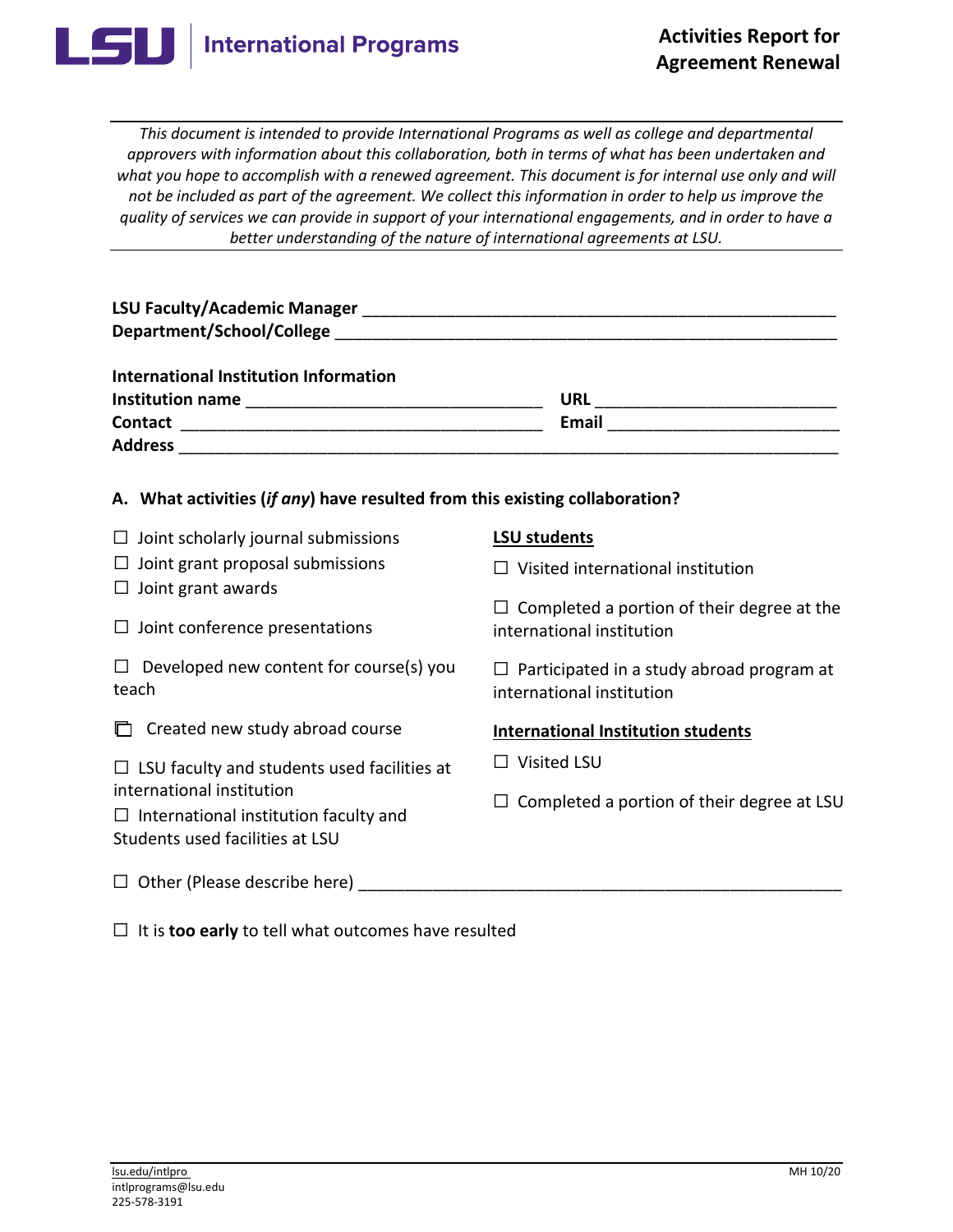## **International Programs**

## **B. What do you hope to accomplish with the renewal of this collaboration? (check all that apply)**

☐ Collaborative Research (please note that ☐ Provide opportunities for LSU students agreements) and international institution

□ Provide LSU faculty and students access to portional university to complete a<br>facilities and resources not available on campus portion of their degree at LSU

students access to LSU facilities and resources

 $\Box$  Enable LSU students to visit international institution institution in a submit joint grant applications institution

 $\Box$  Enable international institution students to visit LSU

 $\Box$  Other (Please describe)

specific projects may require additional to complete a portion of their degree at the

☐ Facilitate faculty visits ☐ Provide opportunities for students at

□ Provide international institution's faculty and □ Provide opportunities for LSU students<br>to study abroad at the international institution

**C. Please briefly describe the existing relationship with the international institution, areas of particular interest, and activities undertaken or underway.**